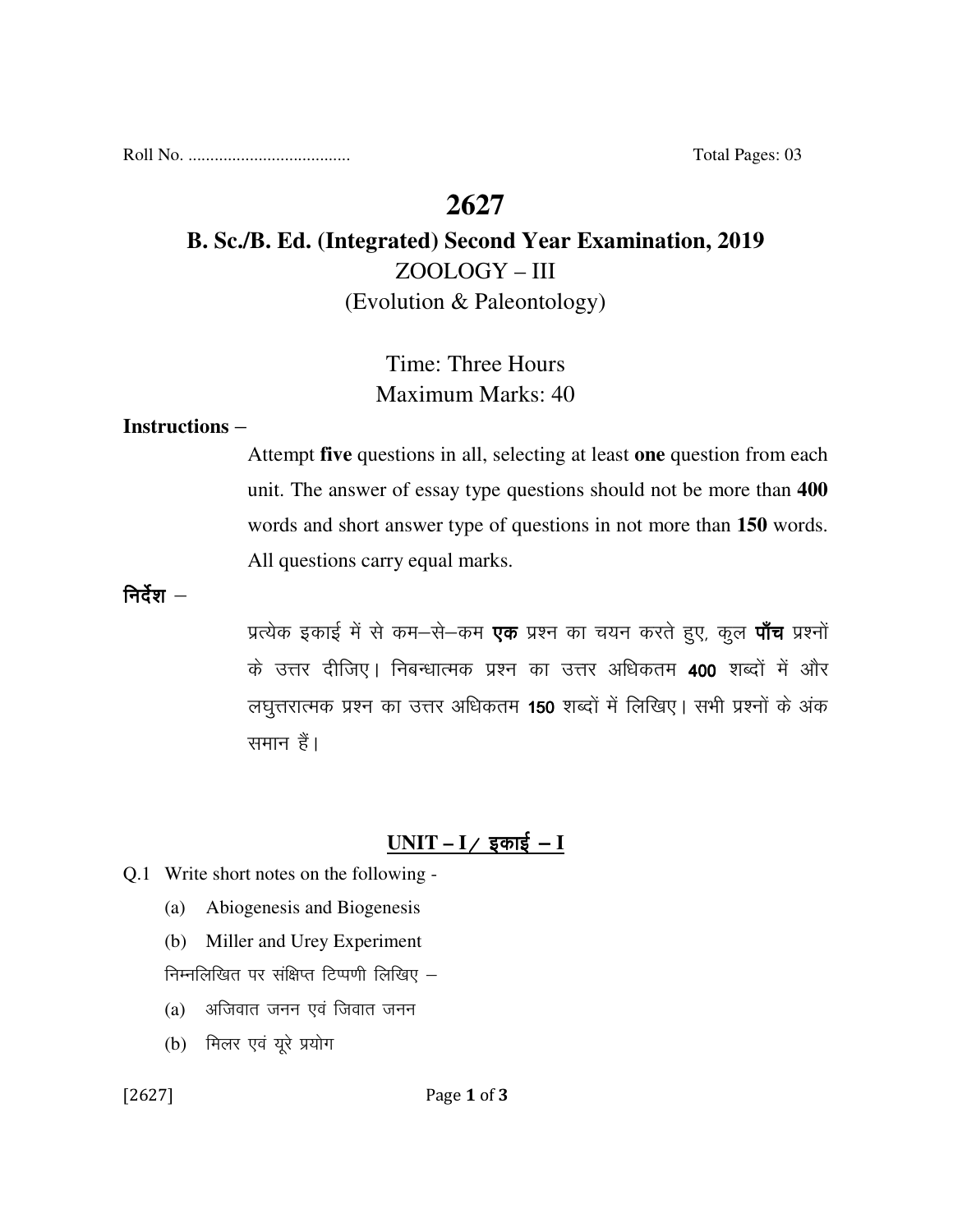#### $OR$  / अथवा

Discuss the various evidences in favor of organic evolution in detail.

जैविक विकासवाद के प्रमाणों का विस्तृत वर्णन करें।

### <u>UNIT – II / इकाई – II</u>

Q.2 Give an account of Lamarckism theory of evolution. Also discuss Neo – Lamarckism. विकास के लैमार्कवाद सिद्धांत का वर्णन करें। नव-लैमार्कवाद पर भी चर्चा करें।

#### $OR$  / अथवा

Write short notes on any two of the following :

- (a) Mutation theory
- (b) Weismann theory of Germplasm
- (c) Recapitulation theory

निम्नलिखित में से किन्हीं दो पर संक्षिप्त टिप्पणी लिखिए  $-$ 

- (a) उत्परिवर्तन सिद्धांत
- (b) वीजमैन का जर्मप्लाज्म सिद्धांत
- (c) पुनरावर्तन सिद्धांत

# <u>UNIT – III / इकाई – III</u>

Q.3 Describe various isolating mechanisms found amongst species. प्रजाति के बीच में पाये जाने वाले विभिन्न पृथक्करण क्रियाविधि का वर्णन करें।

#### $OR$  / अथवा

 What are variations? Discuss its types, causes and role in evolution. fdविधताएँ क्या हैं? इसके प्रकारों, कारणों एवं विकास में महत्व पर चर्चा कीजिए।